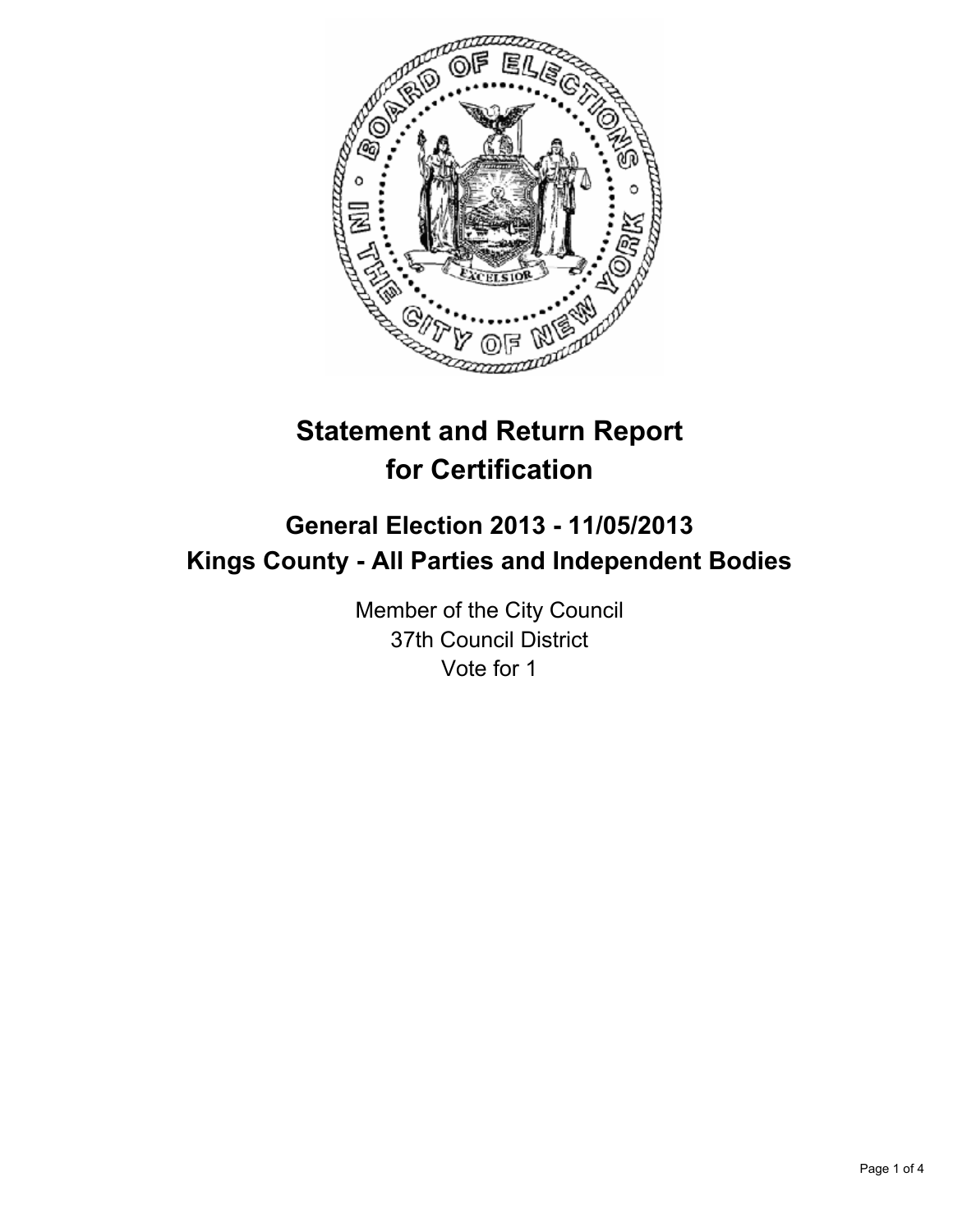

### **Assembly District 53**

| <b>PUBLIC COUNTER</b>                                    | 2,221    |
|----------------------------------------------------------|----------|
| <b>EMERGENCY</b>                                         | 53       |
| ABSENTEE/MILITARY                                        | 21       |
| <b>FEDERAL</b>                                           | 0        |
| SPECIAL PRESIDENTIAL                                     | 0        |
| <b>AFFIDAVIT</b>                                         | 45       |
| <b>Total Ballots</b>                                     | 2,340    |
| Less - Inapplicable Federal/Special Presidential Ballots | $\Omega$ |
| <b>Total Applicable Ballots</b>                          | 2,340    |
| RAFAEL L. ESPINAL JR. (DEMOCRATIC)                       | 1,607    |
| MICHAEL E. FREEMAN-SAULSBERRE (CONSERVATIVE)             | 66       |
| KIMBERLY COUNCIL (WORKING FAMILIES)                      | 258      |
| JOE RODRIGUEZ (WRITE-IN)                                 | 1        |
| VITO LOPEZ (WRITE-IN)                                    | 1        |
| <b>Total Votes</b>                                       | 1,933    |
| Unrecorded                                               | 407      |

#### **Assembly District 54**

| <b>PUBLIC COUNTER</b>                                    | 6.942 |
|----------------------------------------------------------|-------|
| <b>EMERGENCY</b>                                         | 5     |
| ABSENTEE/MILITARY                                        | 79    |
| <b>FEDERAL</b>                                           | 0     |
| <b>SPECIAL PRESIDENTIAL</b>                              | 0     |
| AFFIDAVIT                                                | 139   |
| <b>Total Ballots</b>                                     | 7,165 |
| Less - Inapplicable Federal/Special Presidential Ballots | 0     |
| <b>Total Applicable Ballots</b>                          | 7,165 |
| RAFAEL L. ESPINAL JR. (DEMOCRATIC)                       | 5,672 |
| MICHAEL E. FREEMAN-SAULSBERRE (CONSERVATIVE)             | 126   |
| KIMBERLY COUNCIL (WORKING FAMILIES)                      | 615   |
| SHIRA SCHEINDLIN (WRITE-IN)                              | 1     |
| UNATTRIBUTABLE WRITE-IN (WRITE-IN)                       | 1     |
| <b>Total Votes</b>                                       | 6,415 |
| Unrecorded                                               | 750   |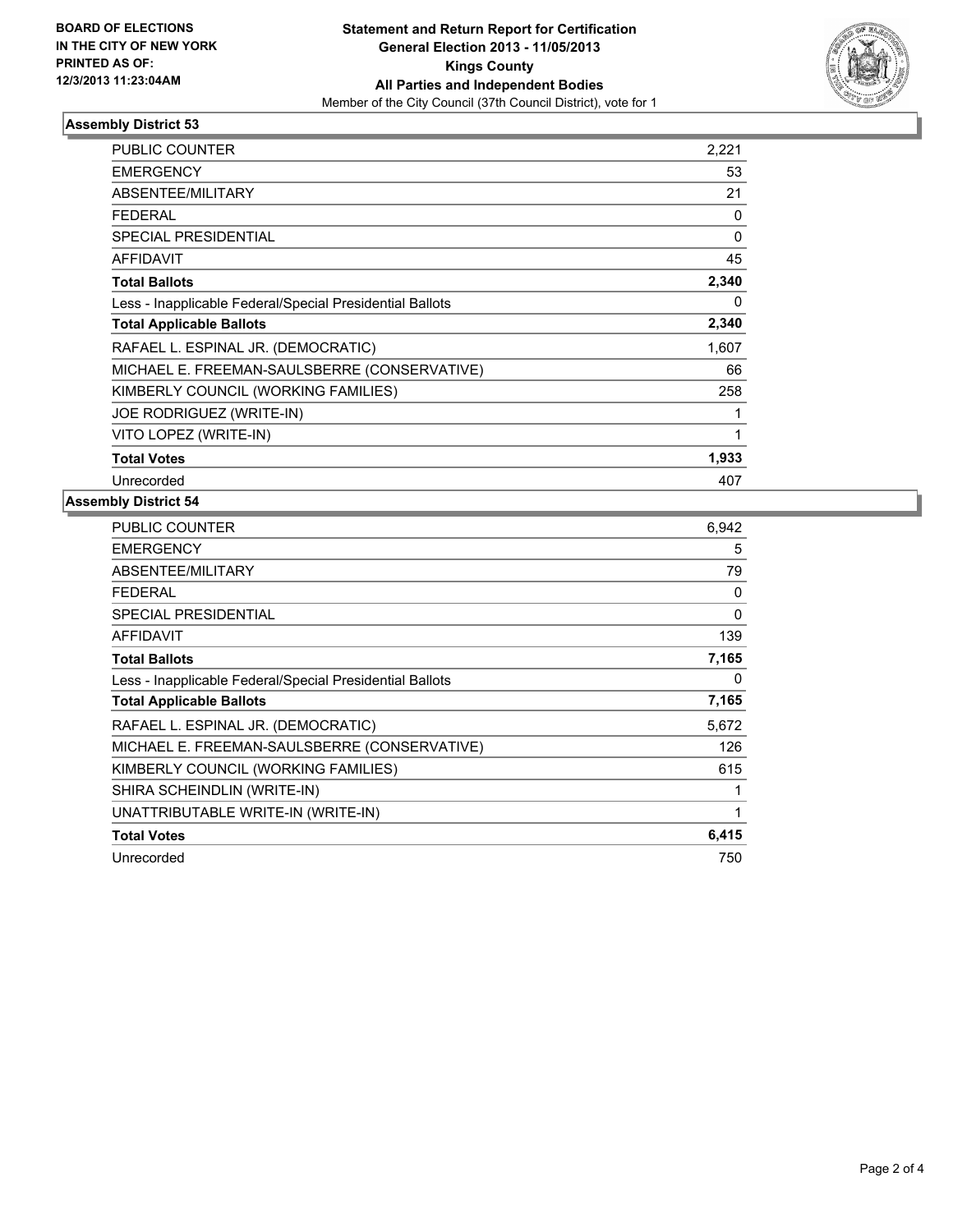

#### **Assembly District 55**

| PUBLIC COUNTER                                           | 2,375    |
|----------------------------------------------------------|----------|
| <b>EMERGENCY</b>                                         | 0        |
| ABSENTEE/MILITARY                                        | 41       |
| FEDERAL                                                  | 0        |
| SPECIAL PRESIDENTIAL                                     | $\Omega$ |
| <b>AFFIDAVIT</b>                                         | 46       |
| <b>Total Ballots</b>                                     | 2,462    |
| Less - Inapplicable Federal/Special Presidential Ballots | 0        |
| <b>Total Applicable Ballots</b>                          | 2,462    |
| RAFAEL L. ESPINAL JR. (DEMOCRATIC)                       | 1,718    |
| MICHAEL E. FREEMAN-SAULSBERRE (CONSERVATIVE)             | 38       |
| KIMBERLY COUNCIL (WORKING FAMILIES)                      | 356      |
| <b>Total Votes</b>                                       | 2,112    |
| Unrecorded                                               | 350      |

#### **Assembly District 60**

| <b>PUBLIC COUNTER</b>                                    | 72 |
|----------------------------------------------------------|----|
| <b>EMERGENCY</b>                                         | 0  |
| ABSENTEE/MILITARY                                        |    |
| FEDERAL                                                  | 0  |
| SPECIAL PRESIDENTIAL                                     | 0  |
| AFFIDAVIT                                                | 2  |
| <b>Total Ballots</b>                                     | 75 |
| Less - Inapplicable Federal/Special Presidential Ballots | 0  |
| <b>Total Applicable Ballots</b>                          | 75 |
| RAFAEL L. ESPINAL JR. (DEMOCRATIC)                       | 61 |
| MICHAEL E. FREEMAN-SAULSBERRE (CONSERVATIVE)             | 0  |
| KIMBERLY COUNCIL (WORKING FAMILIES)                      | 6  |
| <b>Total Votes</b>                                       | 67 |
| Unrecorded                                               | 8  |